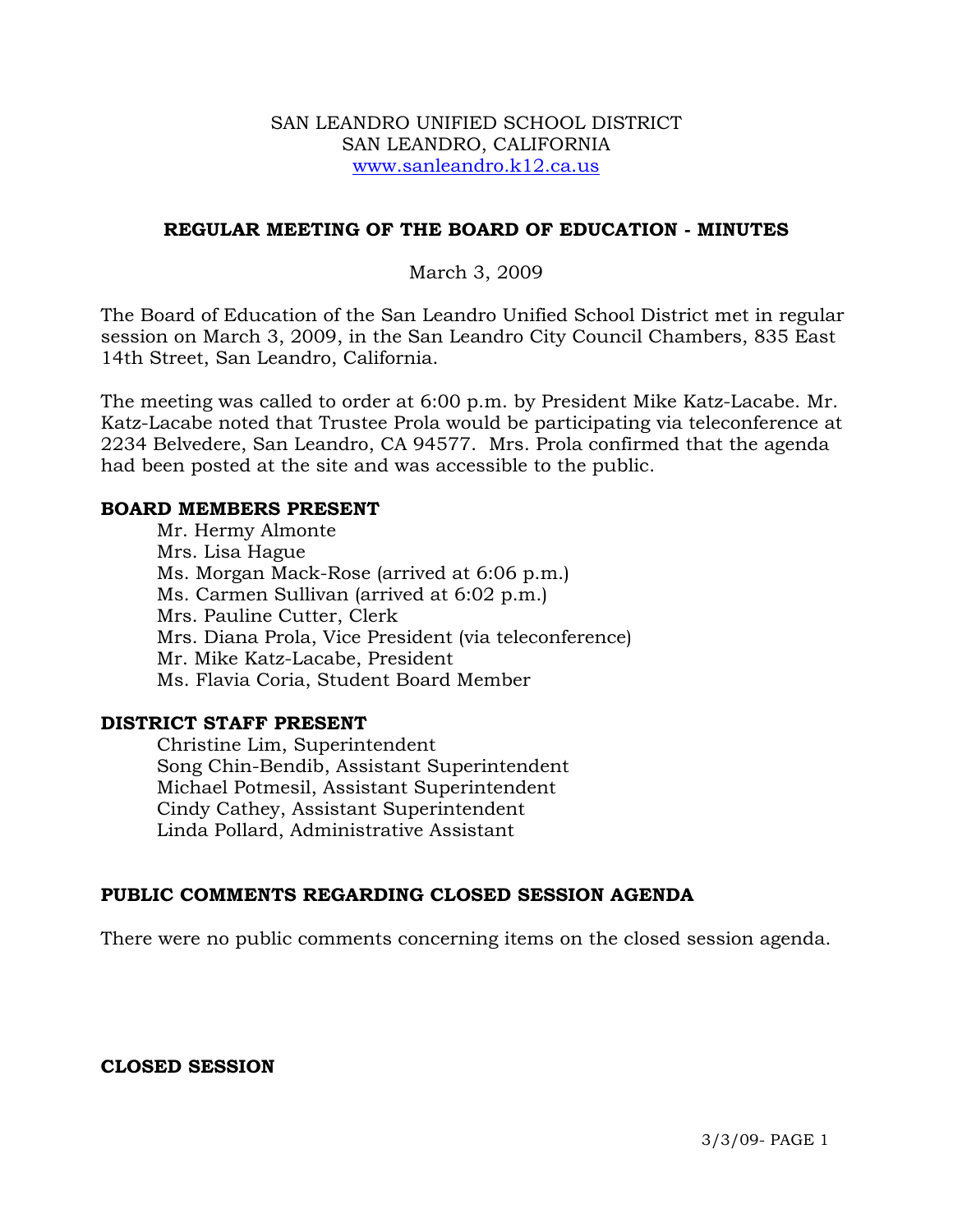At 6:01 p.m., the Board went into closed session for Student Expulsions, Public Employee Discipline/Dismissal/Release, Conference with Labor Negotiator, Conference with Legal Counsel – Anticipated Litigation – significant exposure to litigation, Conference with Real Property Negotiator – Property(ies), Conference with Legal Counsel – Existing Litigation and Tort Claim (1), pursuant to Education Code Sections 35146 and 48918(c), Government Code Sections 54957, 54957.6, 54956.(b), 54956.8, and 54956. The closed session was adjourned at 7:09 p.m.

The Board returned to open session at 7:18 p.m. with the Pledge of Allegiance to the Flag. President Katz-Lacabe said the Board had been in closed session and had taken the following action:

- On a motion made by Mrs. Cutter and seconded by Mrs. Prola, the Board adopted Resolution #09-12, Resolution of Non-Reelection of Temporary Certificated Employees by a 7-0 vote. Trustee Prola voting via teleconference.
- On a motion made by Ms. Sullivan and seconded by Mrs. Cutter, the Board adopted Resolution #09-13, Resolution of Non -Reelection of Probationary Certificated Employees by a 7-0 vote. Trustee Prola voting via teleconference.
- On a motion made by Mrs. Hague and seconded by Ms. Mack-Rose, the Board adopted Resolution #09-16, Resolution for Release and Reassignment – Administrative Certificated Employees by a 7-0 vote. Trustee Prola voting via teleconference.
- On a motion made by Mrs. Cutter and seconded by Mr. Almonte, the Board voted to direct the Superintendent to sign and return the Agreement and Consent regarding joint representation (San Leandro Unified School District and Mary Ann Valles) to Ruiz & Sperow, LLP by a 7-0 vote. Trustee Prola voting via teleconference.
- On a motion made by Mr. Almonte and seconded by Ms. Sullivan, the Board rejected Liability Claim 4104-08-00031-01-02 by a 7-0 vote. Trustee Prola voting via teleconference.

### **APPROVAL OF AGENDA**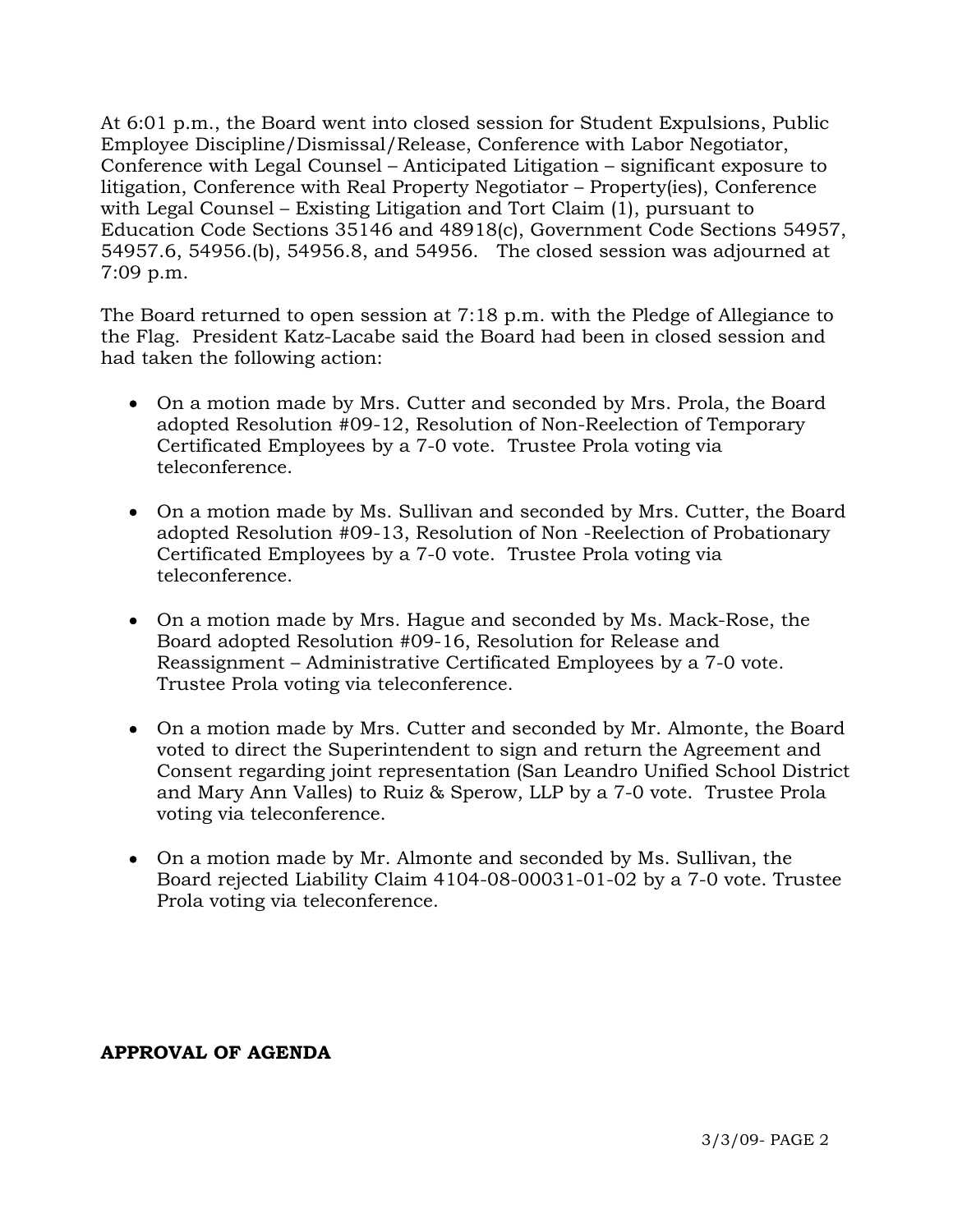On a motion made by Mrs. Hague and seconded by Mrs. Cutter, the Board approved the agenda for the regular meeting of March 3, 2009, by a 7-0 vote. Trustee Prola voting via teleconference.

## **PRESENTATIONS**

\* Billy Campbell, on behalf of the Budget Advisory Committee (BAC), thanked the Board for providing an opportunity for District staff, union representatives, City officials, and parent leaders communicate, to come together to discuss and provide recommendations regarding staff proposals on the annual budge, reiterating that "when there is no dialogue, no thinking, there is no progress." While consensus was not always reached, the committee believed that restoring personnel and positions must be the first priority, with non-personnel reductions as the second.

 On a personal note, Mr. Campbell thanked the Board for giving him an opportunity to be part of the BAC, adding that it was the most challenging thing he has ever done and he learned so much by this experience.

 The Board thanked the members of the committee for their input, and while the process was not perfect, they hoped that it would continue and become stronger in the future. Mrs. Hague personally thanked the Board for giving her the opportunity to be an observer in the process and commended the members taking on this very challenging task.

## **PUBLIC TESTIMONY ON NON-AGENDA ITEMS**

• Darlene Evans addressed the Board regarding Prop 13, and the need for a change to the tax format.

## **REPORTS**

1) Correspondence – Clerk Cutter reported receipt of the following emails from February 24, 2009 – March 2, 2009: A petition signed by 238 people regarding library budget cuts; from Belen Majers regarding budget cuts – Admin; from Carol Delton regarding District growth over time; from Veronica Ortega regarding library budget cuts; from Kenneth Moy regarding the importance of staggered reading and the 20:1 classroom ratio to our test scores; from Juanita Oyola regarding budget cuts – CSEA; from Carol Alvarez regarding swimming pool at the high school – Thanks to Greg Dyer and district; from Janet Beck regarding music program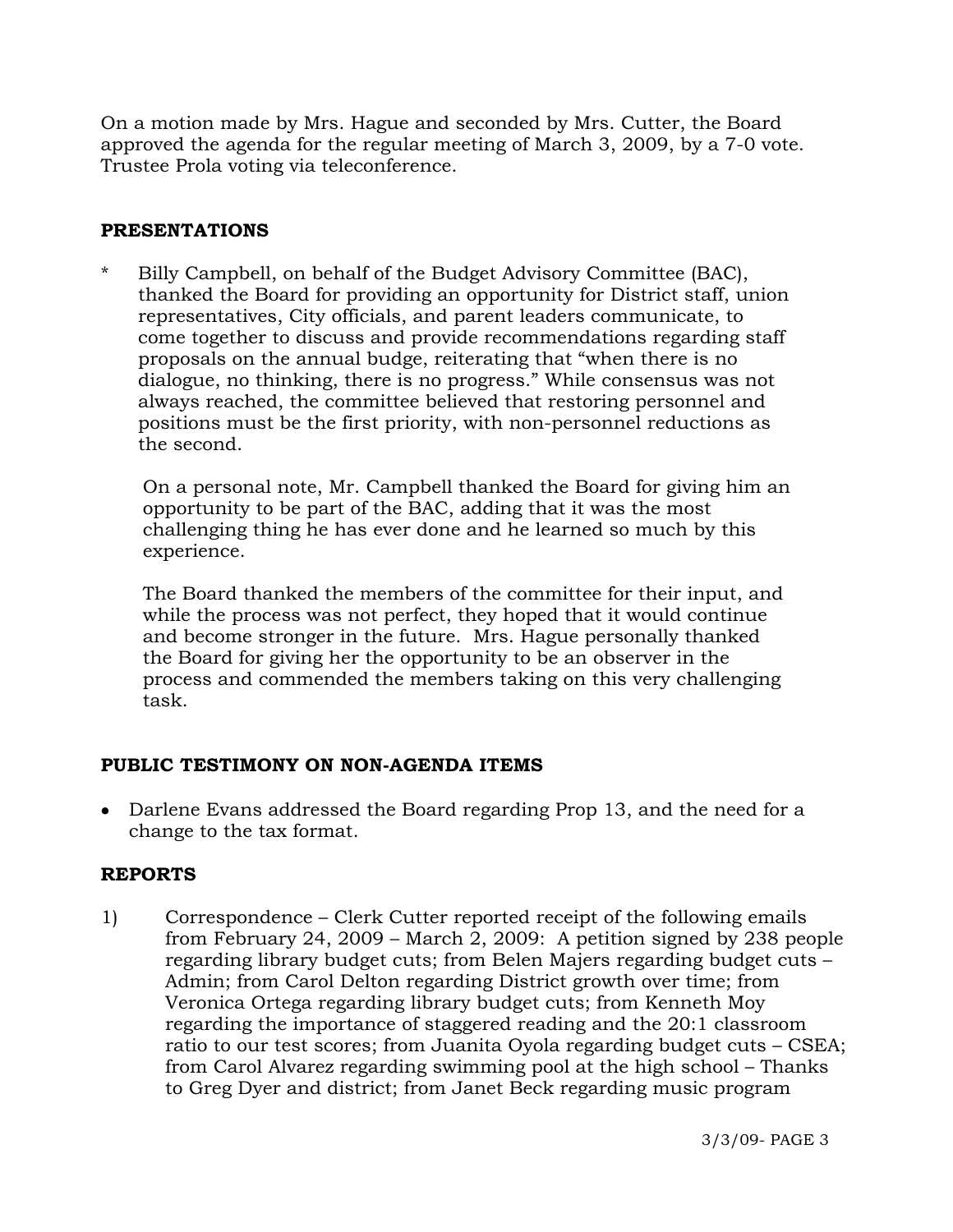budget cuts; from Linda Braga regarding Adult School budget cuts; from Stephen Cassidy regarding advocacy against state budget and invitation to Roosevelt Founders Day; from Rosanna Ghassemi, Antonia Mittelstedt, Aubrey Weers, Sarah Del Grande, Jennifer Sherwood, Karen Koizumi, Sarah Mireles, Louise Shaw, Patty Fishbaugh, regarding Class Size Reduction budget cuts; from Rochelle Lokting regarding AVID budget; from SportsHope.Org regarding SLHS track & Field E-waster Fundraiser; from Kinkini Banerjee regarding in support of Tom Anderson, Special Ed; from Jon Sherr regarding SLTA SLATE; Andrew Storar regarding 5th grade music budget cuts; from Administrative Assistants: Linda Pollard, Valerie Cunha, Sukhi Khaira, Laura Aguayo-Guevara regarding Budget Cuts – District Office; and Lauren Lipka regarding across-the board cuts/furlough days.

- 2) Student Board Member Report Flavia Coria reported that the peaceful protest on February 26, 27, and March 3 was very successful. Students carried posters regarding the budget cuts.
- 3) Union Representative Reports
	- Don Biladeau, Trades, addressed the Board regarding the "golden handshake," as well as the frustration and disillusionment he feels regarding the process in which reductions have been made.
	- Billy Campbell, Teamsters, addressed the Board regarding the proposed list of reduction or elimination of specially funded or General Funded classified staff and lack of cooperation with the unions. He urged the Board to look at all the proposals that have been submitted and then make the decisions.
	- Janice Pontes, California School Employees Association (CSEA) president, addressed the Board regarding the proposed reductions of CSEA personnel. She urged the Board to consider administrative personnel reductions at the District Office before making any reductions in CSEA staff.
	- Jon Sherr, San Leandro Teachers' Association (SLTA) president, addressed the Board regarding reductions to Class Size Reduction and specialists at the elementary level, counselors, and Lighthouse/Independent Study.

Carol Delton, San Leandro Teachers' Association member and Budget Advisory Committee member, addressed the Board regarding ways the District can use existing funds to restore more programs.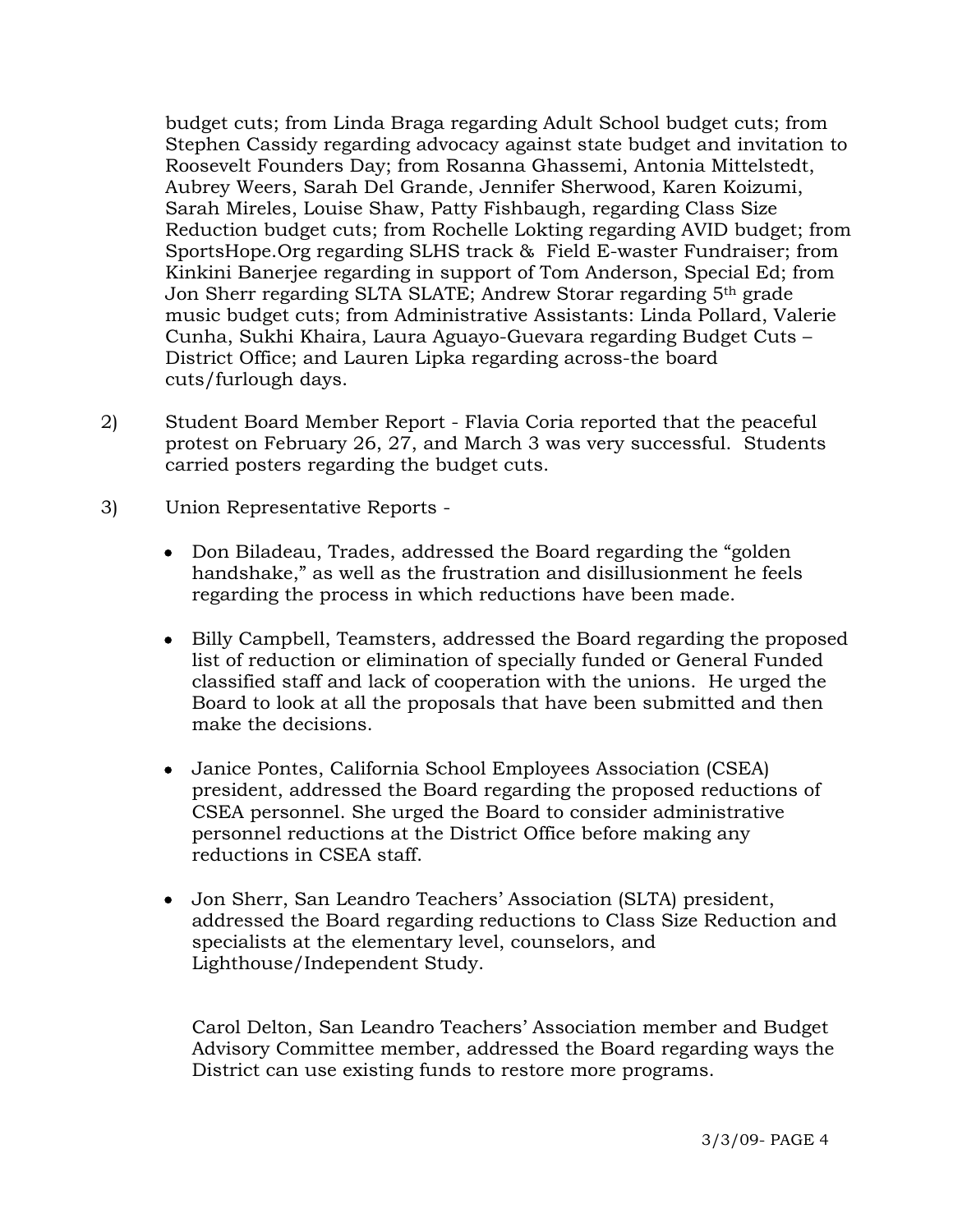- Belen Magers, representing the San Leandro Management Association (SLMA), commented that SLMA is opposed to any reductions to personnel and programs including class size reduction and elementary specialists. She implored the Board to establish some guidelines to bring the unions and the District together to vote on across-the-board cuts that would keep our organization and programs in tact and seek a fair and collaborative resolution.
- 4) Superintendent's Report Superintendent Lim announced she had an opportunity to read to Ms. Jacob's 5th grade class at McKinley as part of the National Education Association's Read Across America. The students presented her with a Dr. Seuss hat, pin and "A Tip of the Hat from the National Education Association and the Cat" certificate, reading. "For your ongoing support of NEA's Read Across America – "You're never too old, too wacky, too wild, to pick up a book and read with a child."

The Superintendent asked Assistant Superintendent Song Chin-Bendib, to address the seven propositions appearing on the May 19, 2009, statewide Special Election ballot, and the implications if they do not pass. They are:

| Proposition 1A  | State Finance –<br>"Raining Day"<br><b>Budget</b><br>Stabilization Fund | Limits state spending and increase the size of<br>the "rainy day" fund from $5\%$ to $12.5\%$ to the<br>General Fund, requiring above-average<br>revenues to be deposited into it, for use during<br>economic downturns. If Proposition B is<br>approved a portion of the fund would be<br>transferred to fund supplemental payments to<br>K-14 education. |
|-----------------|-------------------------------------------------------------------------|------------------------------------------------------------------------------------------------------------------------------------------------------------------------------------------------------------------------------------------------------------------------------------------------------------------------------------------------------------|
| Proposition 1B* | <b>Education Finance</b>                                                | Requires supplemental payments of \$9.3 billing<br>over time commencing in 2001-12, in lieu of the<br>states Maintenance Factor related to fiscal<br>years 2008-09 and 2009-10. If passed, this<br>proposition guarantees that education funding<br>will be restored; if it fails, we must pursue<br>reimbursement by other means.                         |
|                 |                                                                         | *Please note that Proposition A and<br>Proposition B are dependent on both passing                                                                                                                                                                                                                                                                         |
| Proposition 1C  | California State<br>Lottery- "Lottery<br>Modernization<br>Act"          | This proposition securitizes the State Lottery,<br>bringing the state more than \$5 billion. Local<br>educational agencies would not longer receive<br>funding based on Lottery sales, but would<br>continue to receive per-ADA amounts equal to<br>what they received in 2008-09.                                                                         |

Ms. Chin-Bendib noted that the following propositions appearing on the special election ballot are proposed taxes for particular purposes to supplement General Fund activities and do not directly impact school districts: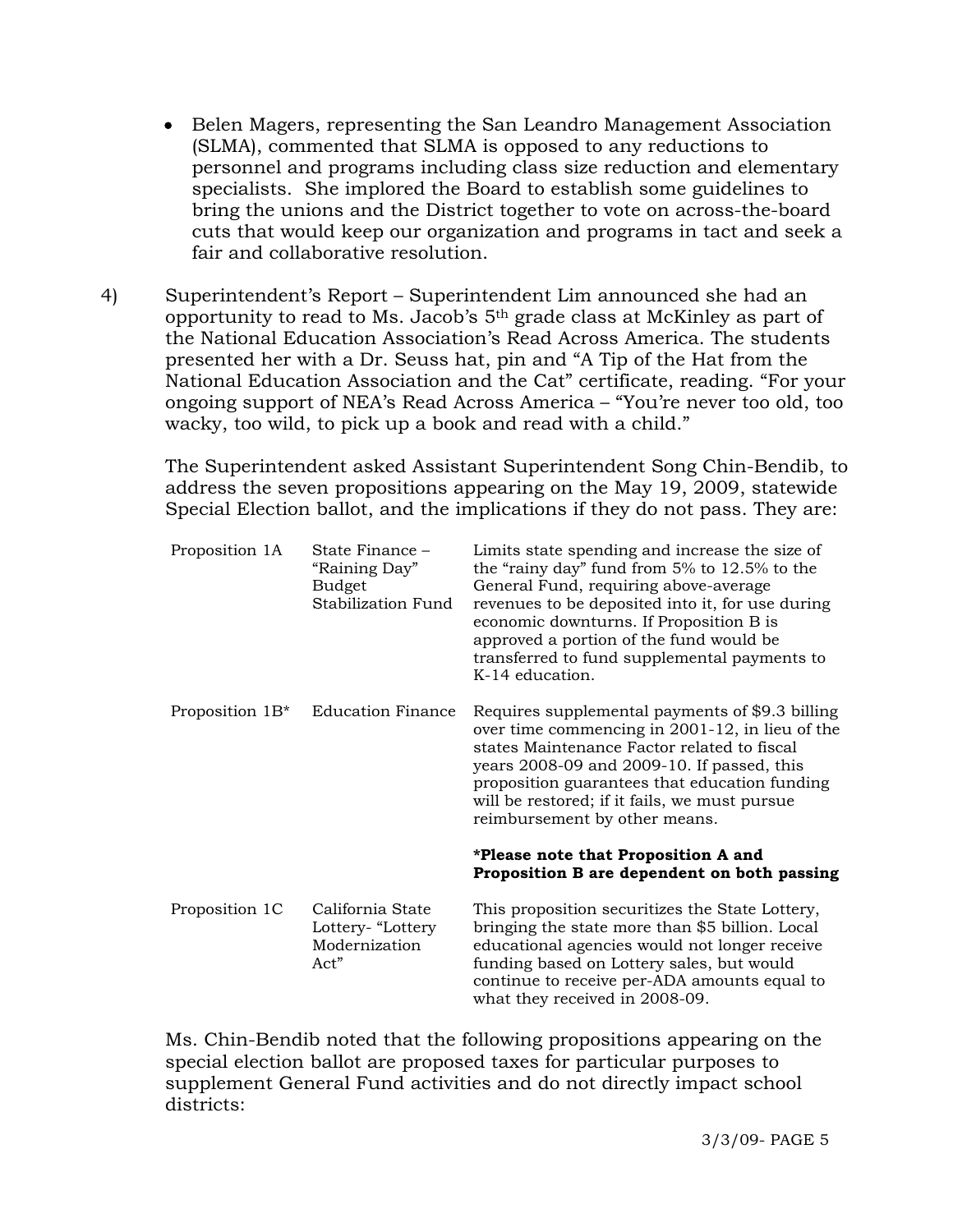| Proposition 1D | Budget Act of 2008: California Children and Families Act: Use of                                                                            |
|----------------|---------------------------------------------------------------------------------------------------------------------------------------------|
|                | Funds: Services for Children                                                                                                                |
| Proposition 1E | The Mental Health Services Act: To amend Proposition 63                                                                                     |
| Proposition 1F | State officer salary increase – if future funding is not approved on<br>time, state officers at the state level will not receive any salary |
|                | increases                                                                                                                                   |
| Proposition 13 | Property tax: new construction exclusion: seismic retrofitting                                                                              |

Ms. Chin-Bendib added that with regards to the Seconded Interim Report, Alameda County Office of Education, in a February 26, 2009, correspondence, was advising districts "to adhere to the March 15 deadlines and provide the necessary statutory employment notices that provide the most flexibility to deal with an enacted budget and any potential future changes as a result of the May Revision or future legislation. Once those statutory dates have passed, school districts will revisit its options for expenditures and reductions."

- 5) Board Committee Reports
	- Communication Mr. Almonte reported that the committee met on February 27 and agreed to develop a template that addresses the current fiscal crisis. They also discussed future goals of the committee. The committee will be meeting on March 4, 2009, to review the template with the hopes of sending out short bulletins.

## **CONSENT ITEMS**

Mrs. Prola asked that Consent Item 1.1-C, Approval of Board Minutes – January 29, 2009, 2.1-C, Acceptance of Personnel Report, and 4.1-C, Contract Services with Orbach, Huff & Suarez LLP (Measure B Legal Services) for the 2008-2009 School Year be pulled from the Consent Calendar.

General Services

| $1.3-C$   | Approval of Board Minutes – February 3, 2009 |
|-----------|----------------------------------------------|
| $1.2 - C$ | Approval of Board Minutes - February 5, 2009 |
| $1.2 - C$ | Approval of Board Minutes - February 9, 2009 |

## Human Resources

| $2.2 - C$ |  | Renewal of Student Teaching Agreement |
|-----------|--|---------------------------------------|
|           |  |                                       |

2.3-C Resolution #09-14 Authorizing Execution of Agreement with Office of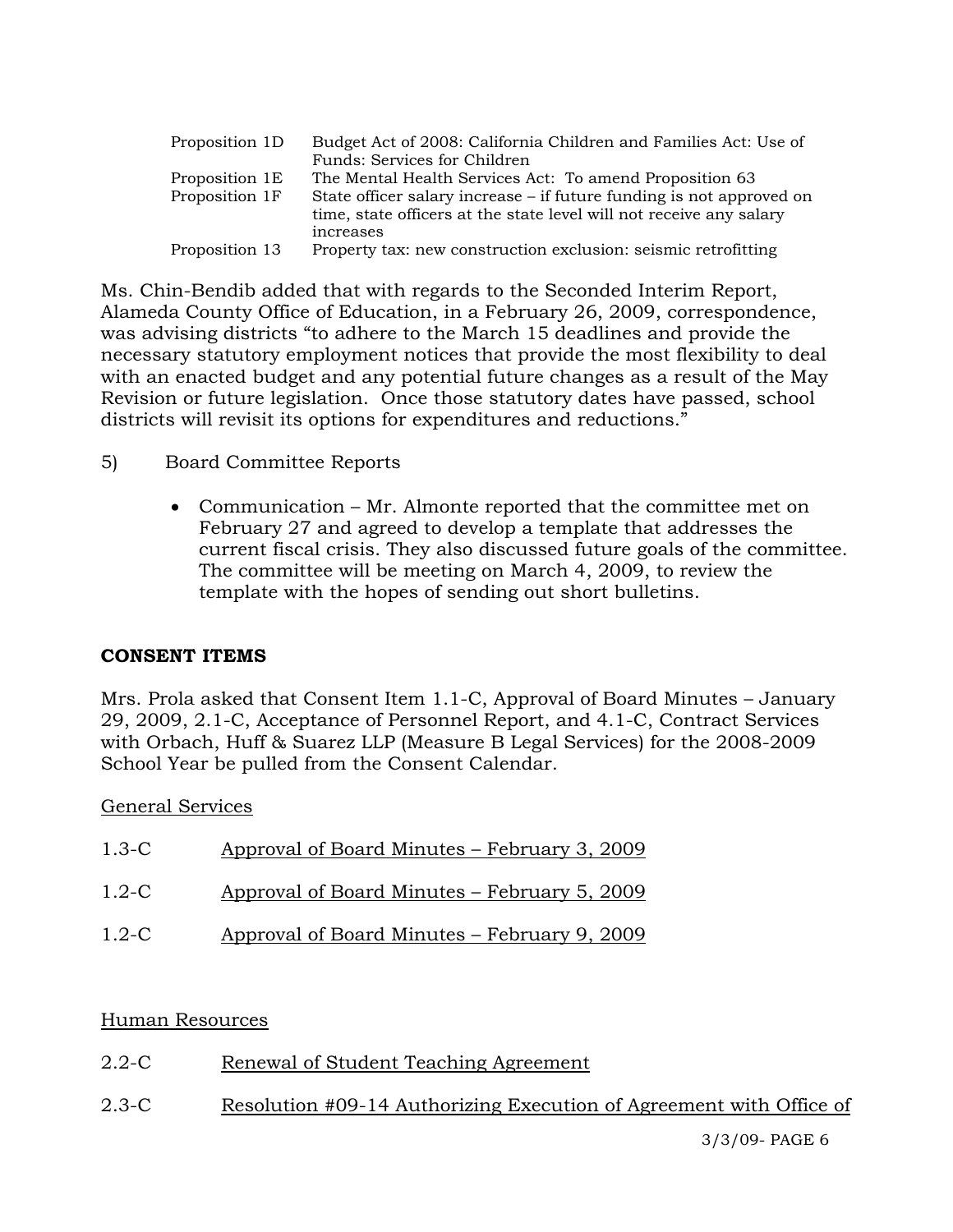# Administrative Hearings for Hearing Services

## Educational Services

- 3.1-C Acceptance of Donations
- 3.2-C Non-Public School Contracts
- 3.3-C Recommendation for Termination from Expulsion for student E19- 07/08
- 3.4-C Recommendation for Termination from Expulsion for student E10- 07/08
- 3.5-C Recommendation for Readmission from Expulsion
- 3.5-C Recommendation for Readmission from Expulsion from expulsion for those students who have satisfactorily completed the terms of his/her rehabilitation plan and are eligible to return to a comprehensive program.

| E35-05/06   E07-07/08   E12-07/08   E22-07/08 |  |
|-----------------------------------------------|--|
| E20-06/07   E11-07/08   E15-07/08             |  |

3.6-C Recommendation for Continuation of Expulsion Order for continuation of expulsion order for those students who have not satisfactorily completed the terms of his/her rehabilitation plan and are not eligible to return to a comprehensive program at this time.

|           | E41-05/06   E16-07/08   E18-07/08 |
|-----------|-----------------------------------|
| E24-06/07 | E17-07/08   E21-07/08             |

3.7-C Recommendation for Continuation of Students who have Left the District-Unable to Verify Success of Expulsion Order

> E09-07/08 E07-08/09 \*EOD01-08/09 \*Expelled from other school district

Business Operations

4.2-C Contract with Davis Street Family Resource Center for the 2007/2008 School Year

Facilities and Construction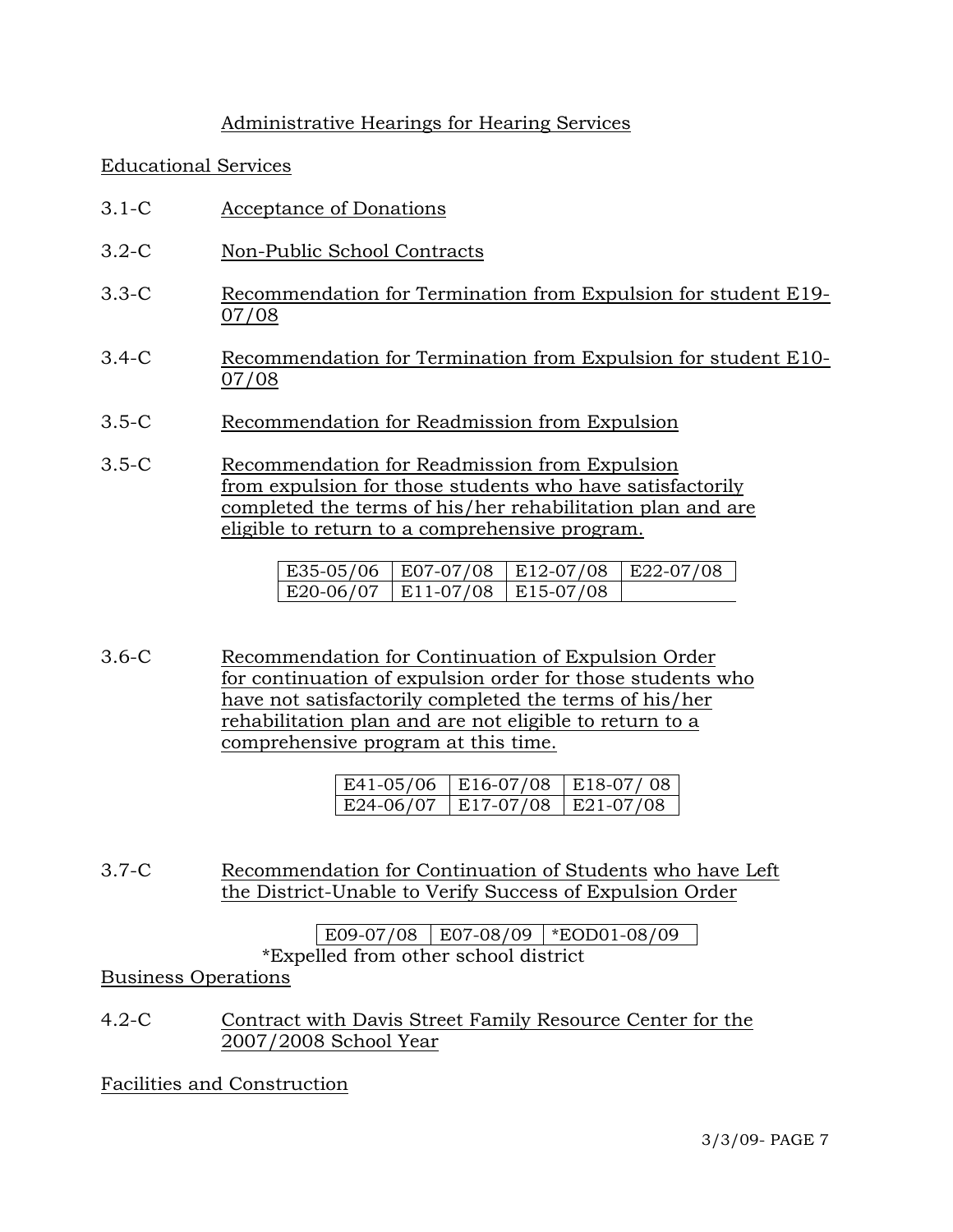| $5.1 - C$ | Architectural Engineering Services Contract with AEDIS        |
|-----------|---------------------------------------------------------------|
|           | Architecture and Planning for Port of Oakland Noise Abatement |
|           | Project, Phase 2                                              |

- 5.2-C Consulting Services Contract with Vista Environmental Consulting for the Port of Oakland Noise Settlement project, Phase 2
- 5.3-C D&D Pipelines Contract Change Order #1 for the Washington and McKinley Portable Project

On a motion made by Ms. Sullivan and seconded by Mrs. Hague, the Board approved the consent items by a 7-0 vote.

## General Services

# 1.1-C Approval of Board Minutes – January 21, 2009

Mrs. Prola raised a concern on why Roosevelt school had announced the hiring of two new employees in their bulletin, when it was reported in the minutes that the Superintendent had put a freeze on all unfilled positions.

It was explained that this issue could be raised during Board member comments.

On a motion made by Mrs. Prola and seconded by Mrs. Cutter, the Board approved the minutes of the regular Board meeting held on January 21, 2009, by a 7-0 vote. Mrs. Prola voting via teleconference.

## Human Resources

## 2.1-C Acceptance of Personnel Report

It was noted that there was a correction that needed to be made to the report. On a motion made Mrs. Prola and seconded by Mrs. Cutter, the Board tabled the Personnel Report until the next meeting by a 7-0 vote. Mrs. Prola voting via teleconference.

## Business Operations

4.1-C Contract Services with Orbach, Huff & Suarez LLP (Measure B Legal Services) for the 2008-2009 School Year

> Mrs. Prola requested that a monthly update on legal expenses be provided to the Board.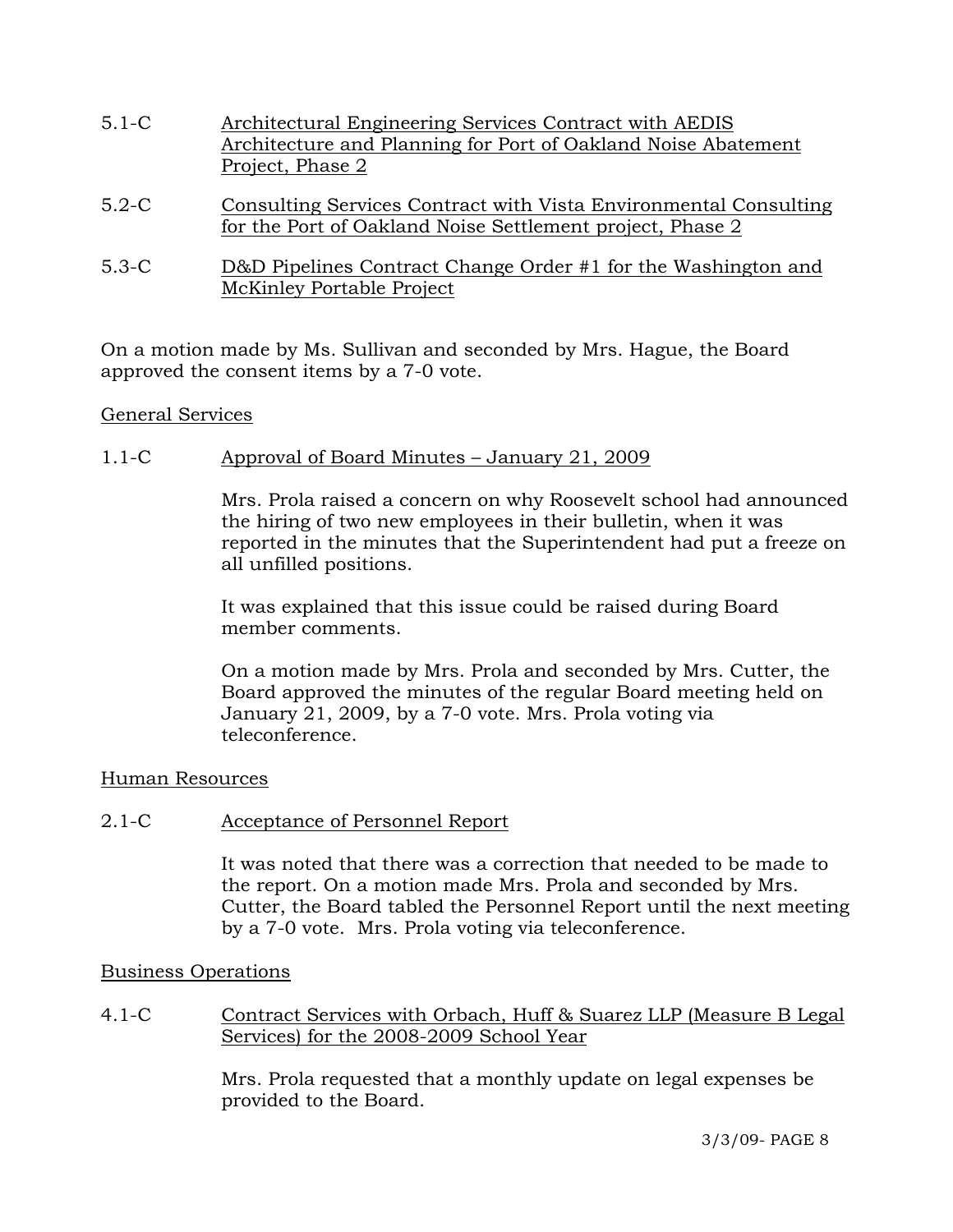On a motion made by Mrs. Cutter and seconded Mrs. Hague, the Board approved the contract services with Orbach, Huff & Suarez LLP (Measure B Services) for the 2008-2009 school year by a 7-0 vote. Mrs. Prola voting via teleconference.

### **ACTION ITEM**

#### Human Resources

2.1-A Resolution #09-15, Discontinuance of Certain Particular Kinds of Services for the 2009-2010 School Year

#### **PUBLIC COMMENT**

The following District staff, teachers, students, parents and community members addressed the Board reductions in certificated positions, and offered alternate suggestions on how to address the fiscal crisis: Kelly Ball, Roxanne Ansolaberhere, Stacey Ferreira, Mark Hamilton, Heather Payne, Pamela Lowe, Richard Mellor, Sara Norris, Karen Berry, Alex Harp, Rich Fishbaugh, Diana Quintal, Louise Shaw, Lorena Montoya, Al Chorro, Lydia Oey, Leticia O'Hara, Armardo Stokes, Nancy Bauer, Kristin Porter, Tiare Pena, James Wogan, Jack Nelson, Lola Ridgell, and Josh Hewitt.

Following public comments the Board took a break at 9:40 p.m. and reconvened to open session at 9:50 p.m.

After hearing public comment and an in-depth discussion, the Board extended the meeting to 12:00 midnight, on a motion made by Ms. Mack-Rose and seconded by Mrs. Hague, by a 7-0 vote. Mrs. Prola voting via teleconference.

At the conclusion of the discussion, the Board removed a number of items from the proposed cuts at the District Office, reaching consensus to cut a total of \$3.2 million - \$2.8 million from 2009/10 and an addition \$400,000 from 2010/11. Then, on a motion made by Mrs. Cutter and seconded by Mrs. Prola, the Board adopted Resolution #09-15, Discontinuance of Certain Particular Kinds of Services for the 2009-2010 School Year, with the following modifications, by a 5-2 vote. Trustee Prola voting via teleconference. Trustees Almonte and Sullivan opposed:

> • Elementary Teaching (K-3) 26 FTE (original resolution called for 41 FTE (based on CSR of 28:1, which was reduced to a new ratio of 24:1)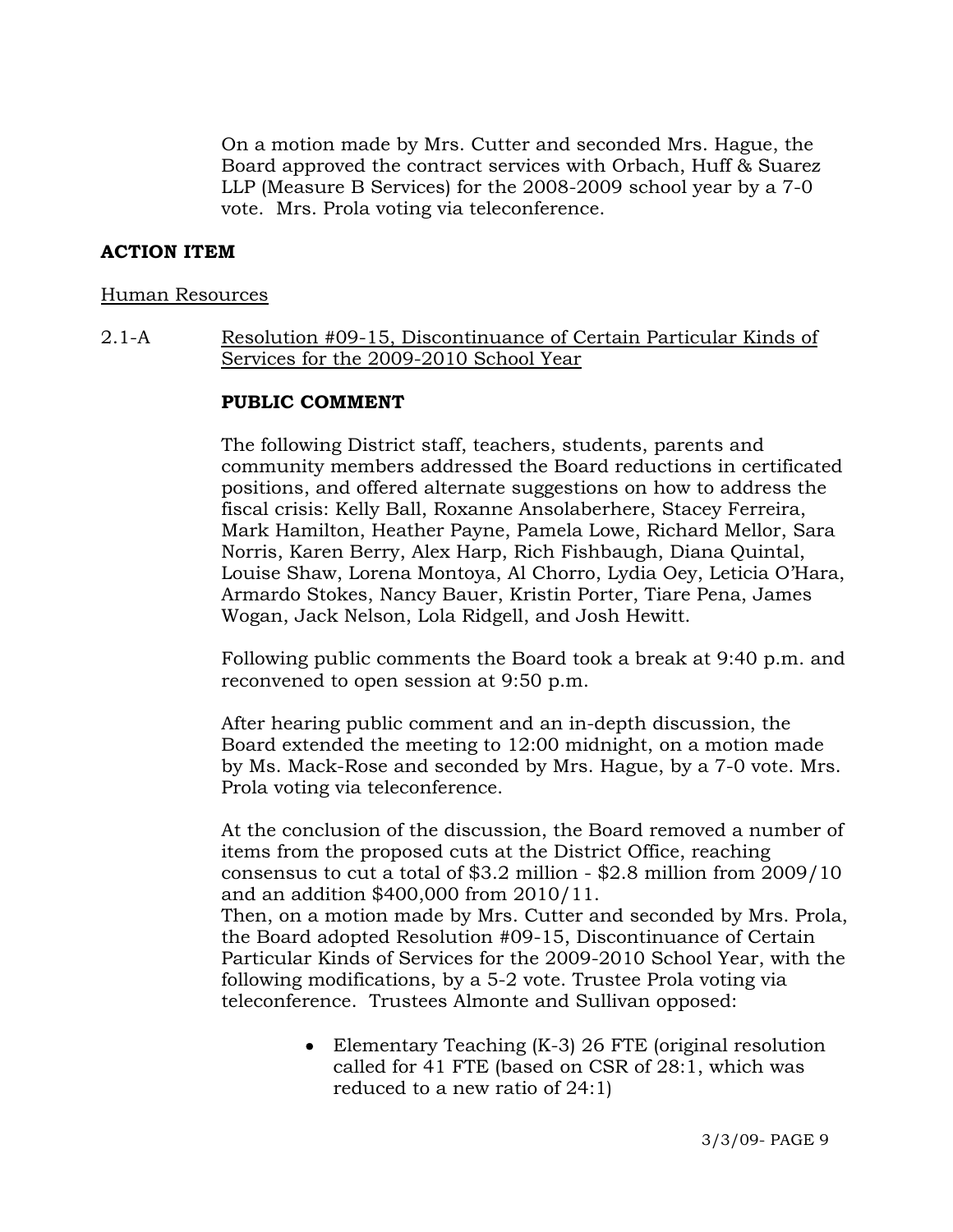- Counseling 4.7 FTE
- Independent Student Program 1.8 FTE
- Curriculum Specialist 1.0 FTE
- Assistant Director of Curriculum Instruction 1.0 FTE (will be replaced with a Coordinator of Curriculum and Instruction) Elementary Prep Teacher (1-3) 10.60 FTE, and Coordinator of Special Services .12 FTE
- Remove Elementary Prep Teaching (1-3) 10.6 FTE
- Remove Coordinator of Special Services .12 FTE
- 2.2-A Resolution #09-17, Criteria for Determining Certificated Permanent and Probationary Personnel Whom with the District Shall Exempt from the Order of Layoff by Virtue of Their Credentials, Competence, Assignment, and Experience or Certification (Skipping Criteria)

On a motion made by Mrs. Cutter and seconded by Mrs. Hague, the Board adopted Resolution #09-17, Criteria for Determining Certificated Permanent and Probationary Personnel Whom with the District Shall Exempt from the Order of Layoff by Virtue of Their Credentials, Competence, Assignment, and Experience or Certification (Skipping Criteria) by a 6-1 vote. Trustee Prola voting no via teleconference.

## **PUBLIC COMMENT**

- Maureen Forney, 4th grade teacher at Garfield, asked the Board to consider identifying all certificated employees at Garfield as teachers who have specific skills in the category that might meet the "Skipping Criteria," recognizing the value of Garfield's grantfunded staff development program and the importance of the current team members to their 7-year journey at the site.
- Dr. Ann Maris, San Leandro High School science teacher, addressed the Board regarding the importance of science.
- 2.3-A Resolution #09-18, Criteria for Determining Order of Seniority for those Employees with the Same Date of First Paid Services

On a motion made by Mrs. Cutter and seconded by Mrs. Hague, the Board adopted Resolution #09-18, Criteria for Determining Order of Seniority for those Employees with the Same Date of First Paid Services by a 7-0 vote. Trustee Prola voting via teleconference.

2.4-A Resolution #09-19, Reducing an/or Eliminating Specially Funded and General Funded Classified Services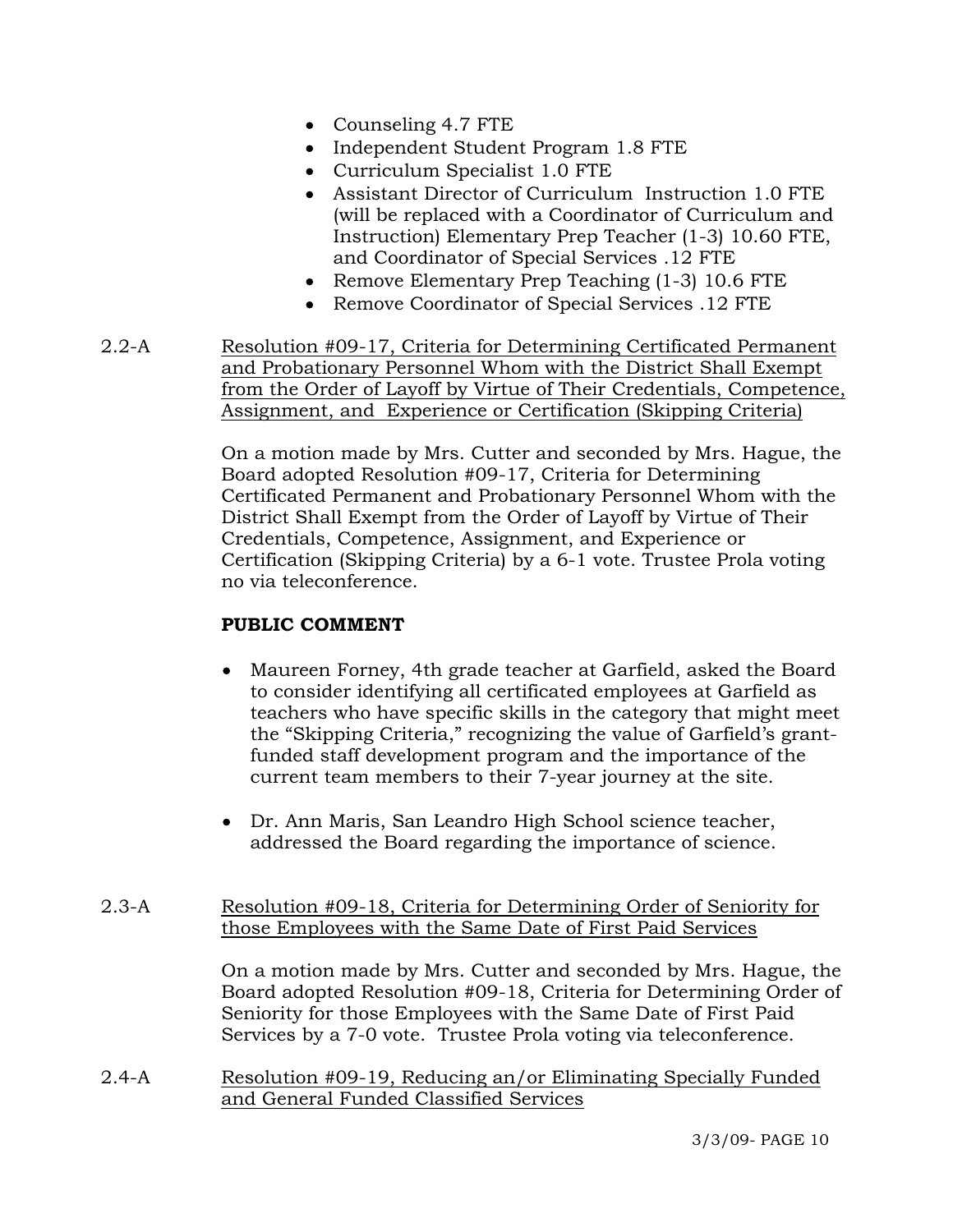On a motion made by Mrs. Hague and seconded by Ms. Sullivan, the Board tabled Resolution #09-19, Reducing and/or Eliminating Specially Funded and General Funded Classified Services to a new special Board meeting, to be held on Monday, March 9, in the City Council Chambers, by a 7-0 vote. Trustee Prola voting via teleconference.

Having reached the extended hour of 12 midnight, the meeting came to a close. The following items will be rolled over to the next meeting.

### **CONFERENCE ITEMS**

### General Services

1.1-CF 2009 California School Boards Association Delegate Assembly Election

> The Board discussed and considered submitting a ballot for the 2009 California School Boards Association Delegate Election.

#### **INFORMATION ITEMS**

#### Educational Services

3.1-I 2007-2008 Alameda County Office of Education Williams Report

The Board received for information and review the 2007-2008 Alameda County Office of Education Williams Report.

### **ADDITIONAL SUGGESTIONS AND COMMENTS FROM BOARD MEMBERS**  None

#### **ANNOUNCEMENT**

#### **Future Board of Education Meetings**

Regular Meeting – March 12, 2009 (placeholder) Regular Meeting – March 17, 2009 Regular Meeting – April 21, 2009 Regular Meeting – May 5, 2009 Regular Meeting – May 19, 2009 Regular Meeting – June 2, 2009